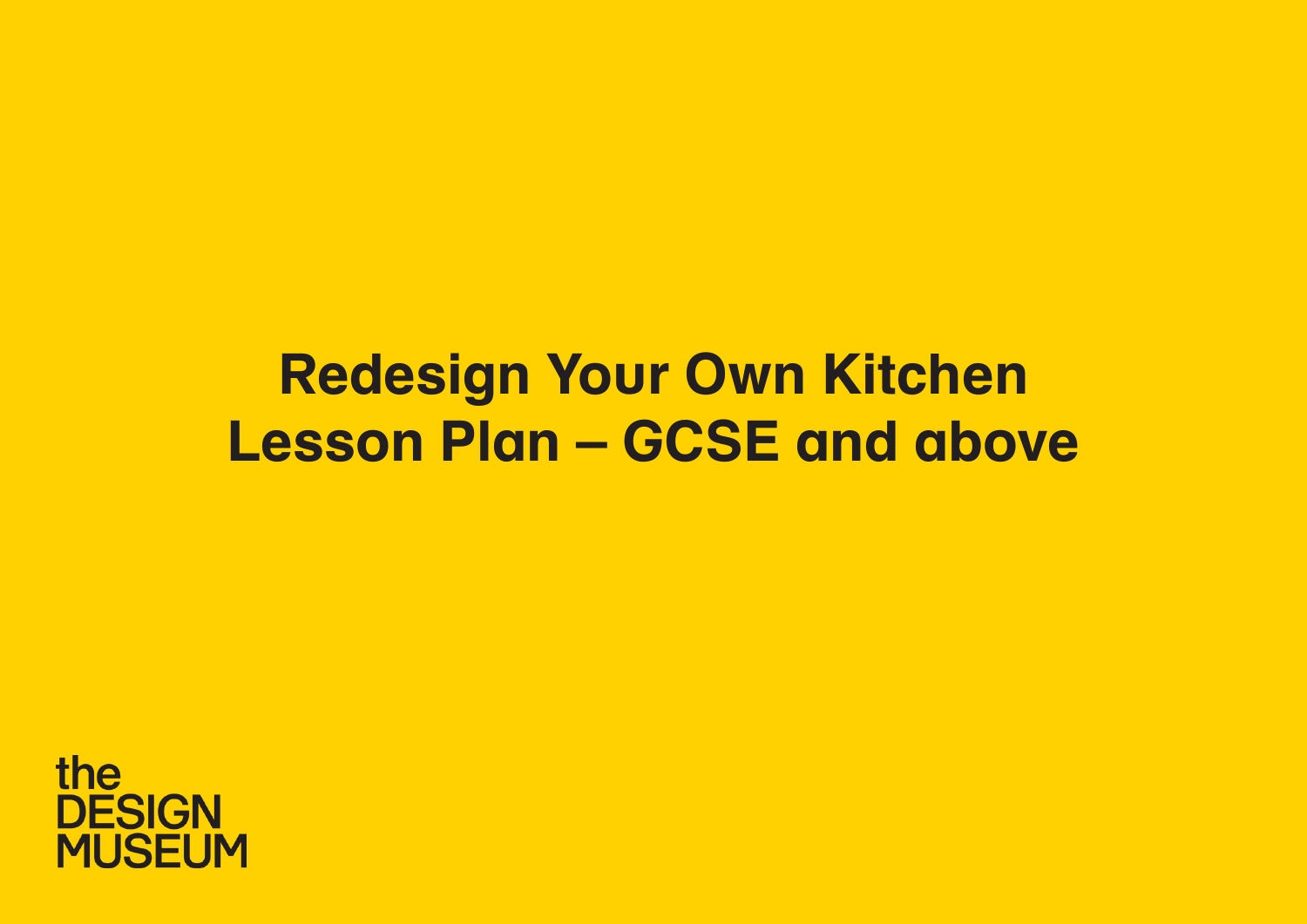## **Skills that you'll use**

- **You will explore the idea of designing for the needs of the end user.**
- **You will learn more about a key designer and their design.**



## **Materials needed**

- **Pencil or pen**
- **Some paper**

**- Something to measure with: a tape measure is great but you can use a ruler or even a piece of string to help you measure with.** 

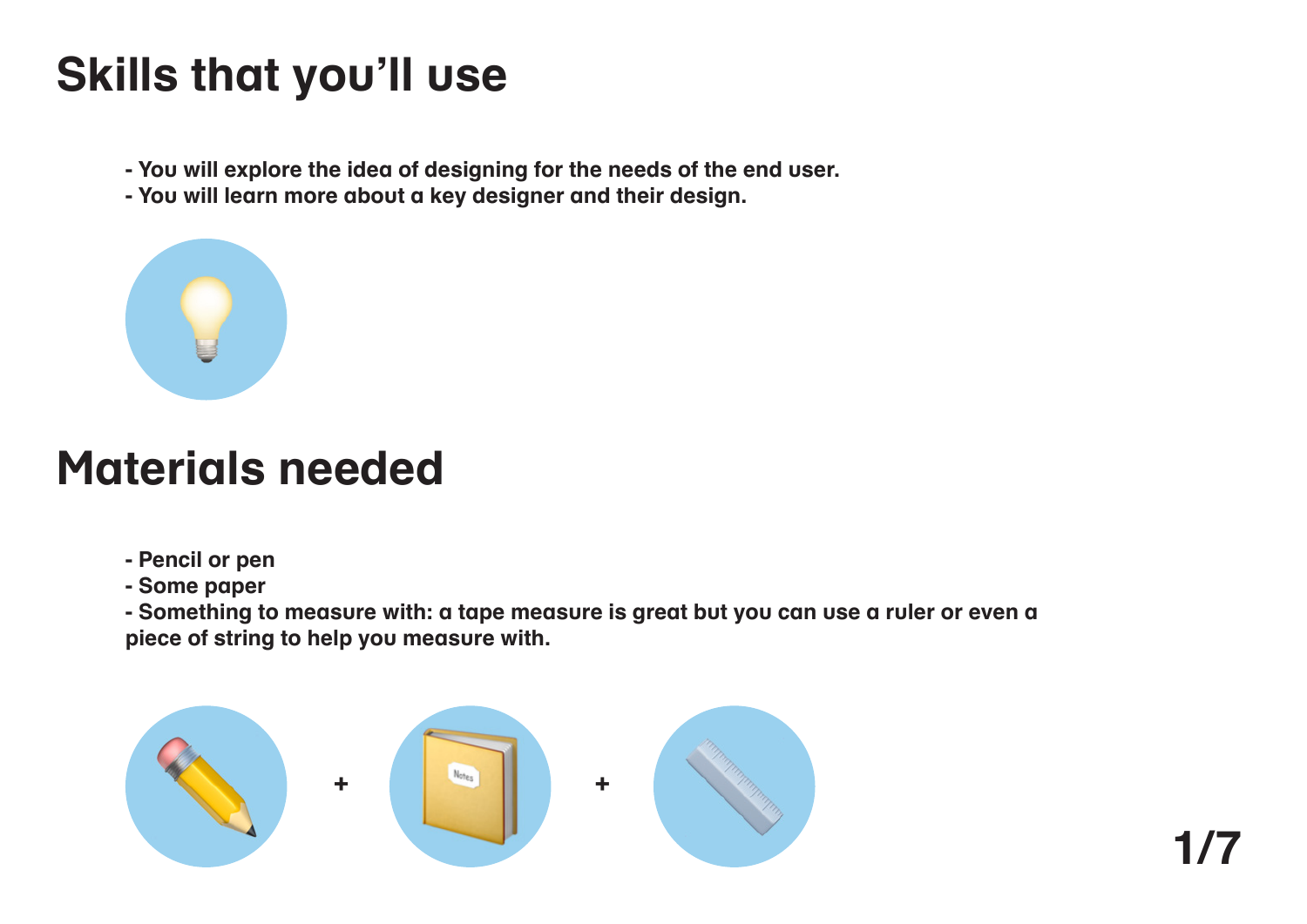### **Introduction (5mins)**

Margarete Schütte-Lihotzky, known as Grete, was born in Vienna in 1897 and lived until 2000 when she was an incredible 102 years old. Grete lived an amazing life; she trained as an architect, becoming the first female student of the University of Applied Arts Vienna. In fact, when celebrating her 100th birthday in 1997 she thought back to how amazing her life was; 'in 1916 no one would have conceived of a woman being commissioned to build a house - not even myself,' she said.

Her first big challenge came as part of the New Frankfurt Project in 1926, which was a programme to design and build affordable housing that could be cheap for people to buy. The homes; flats in small blocks, had to utilise the limited amount of space available. Grete's task was to design the kitchen that would be in every flat.

Grete's approach was to take inspiration from the factory production line and to look at what the end user of her kitchen needed the most; where everything needed to be in the kitchen to make the things that are used the most to cook a meal easily within reach from the centre of the kitchen.

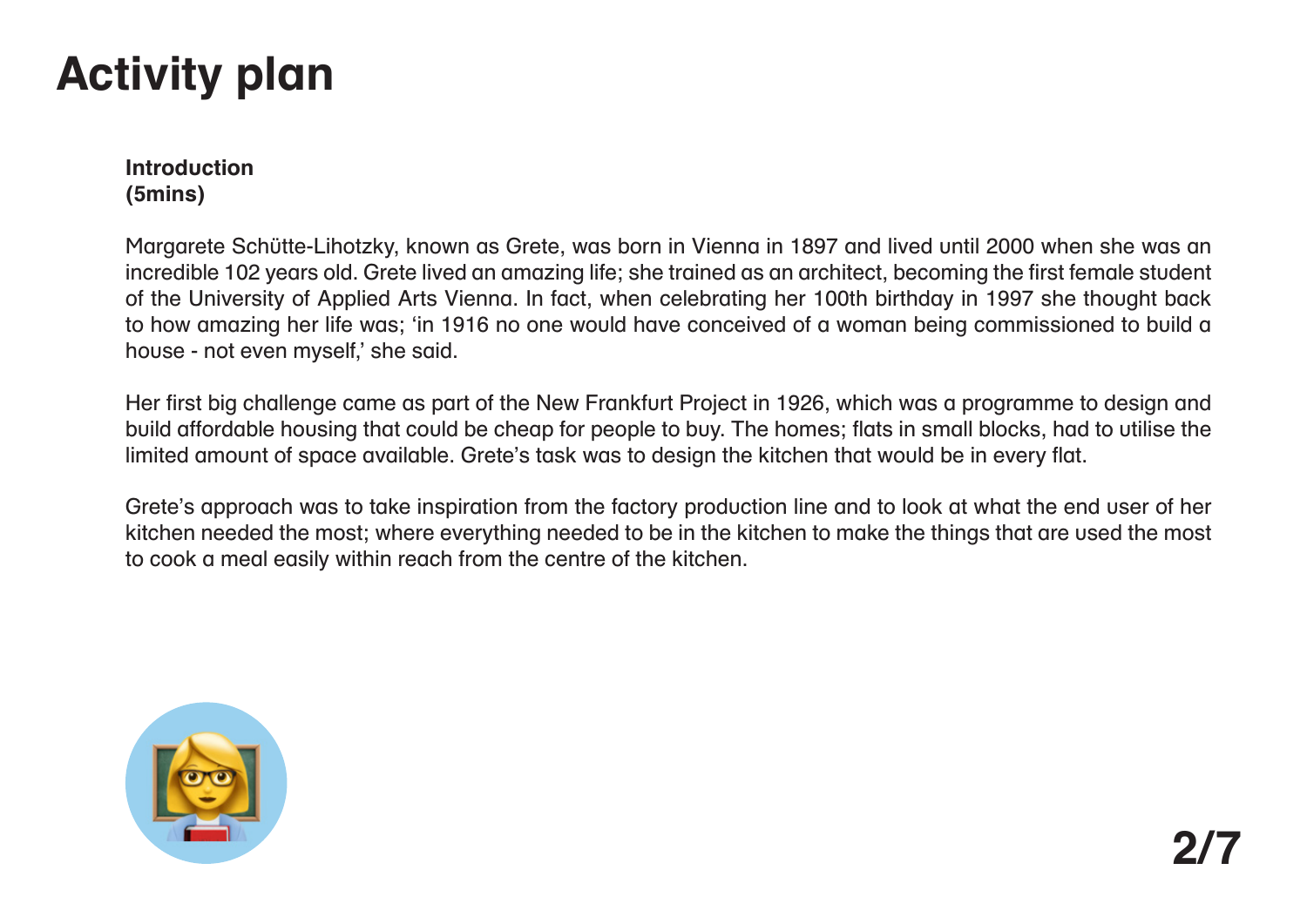

The Frankfurt Kitchen as it appeared in the 1920s **Frankfurt Kitchen floorplan** 

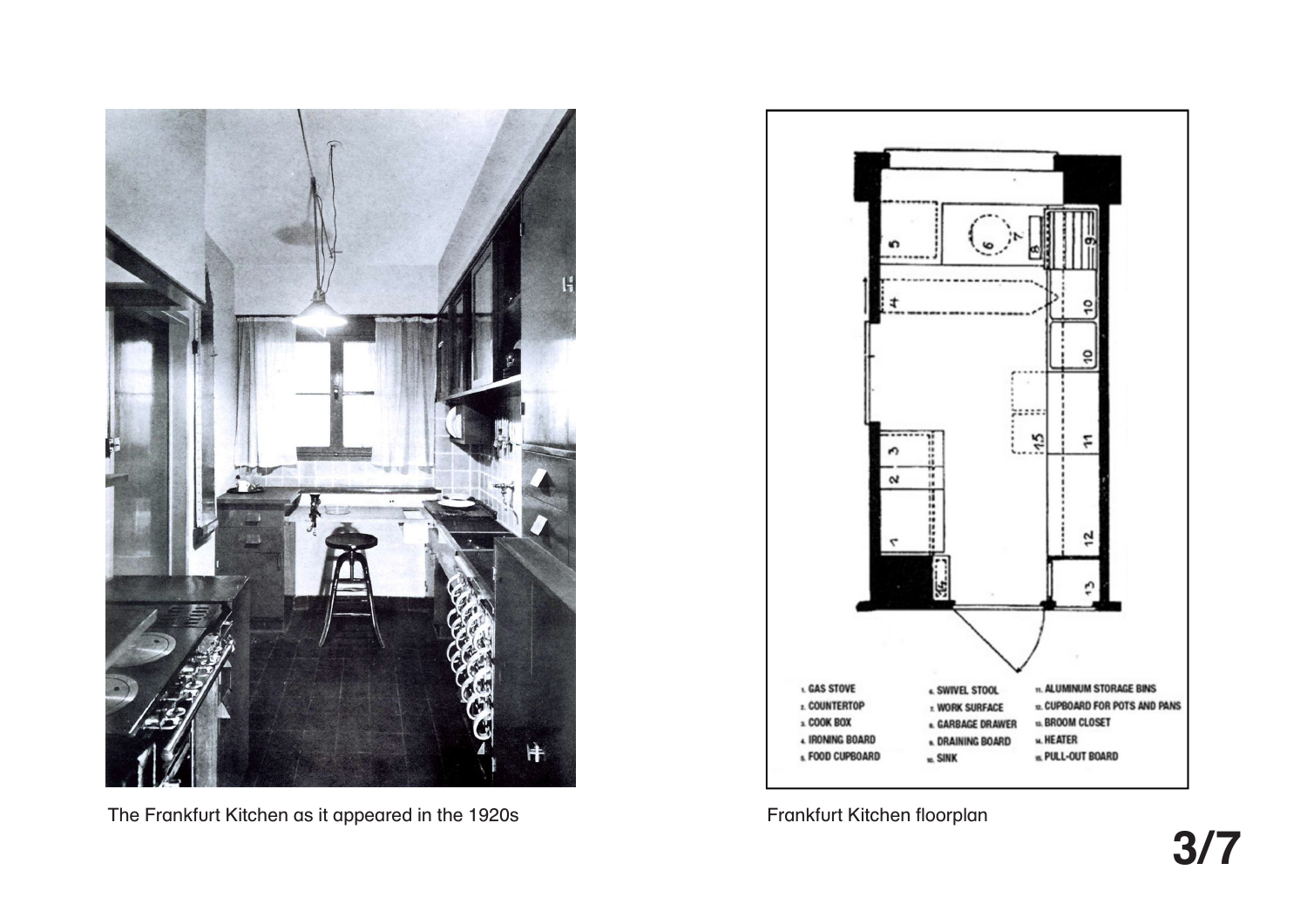**Discuss (10-20mins)**

Stand in the middle of your kitchen.

- What things are closest to you?

- Have things changed since Grete's day with new inventions such as microwaves, blenders, coffee makers and other kitchen gadgets all taking up kitchen space?

- What is the bare minimum you can have in kitchen to cook your meals?

- Where would you place everything in your idea of a minimal kitchen?

Have a discussion and identify a few key answers.

### **Research**

#### **(30mins +)**

Go online and find examples of kitchens in small spaces.

You might want to look at the emerging 'Tiny House' scene or look at camping home set ups to find examples of kitchens with extremely small space available.

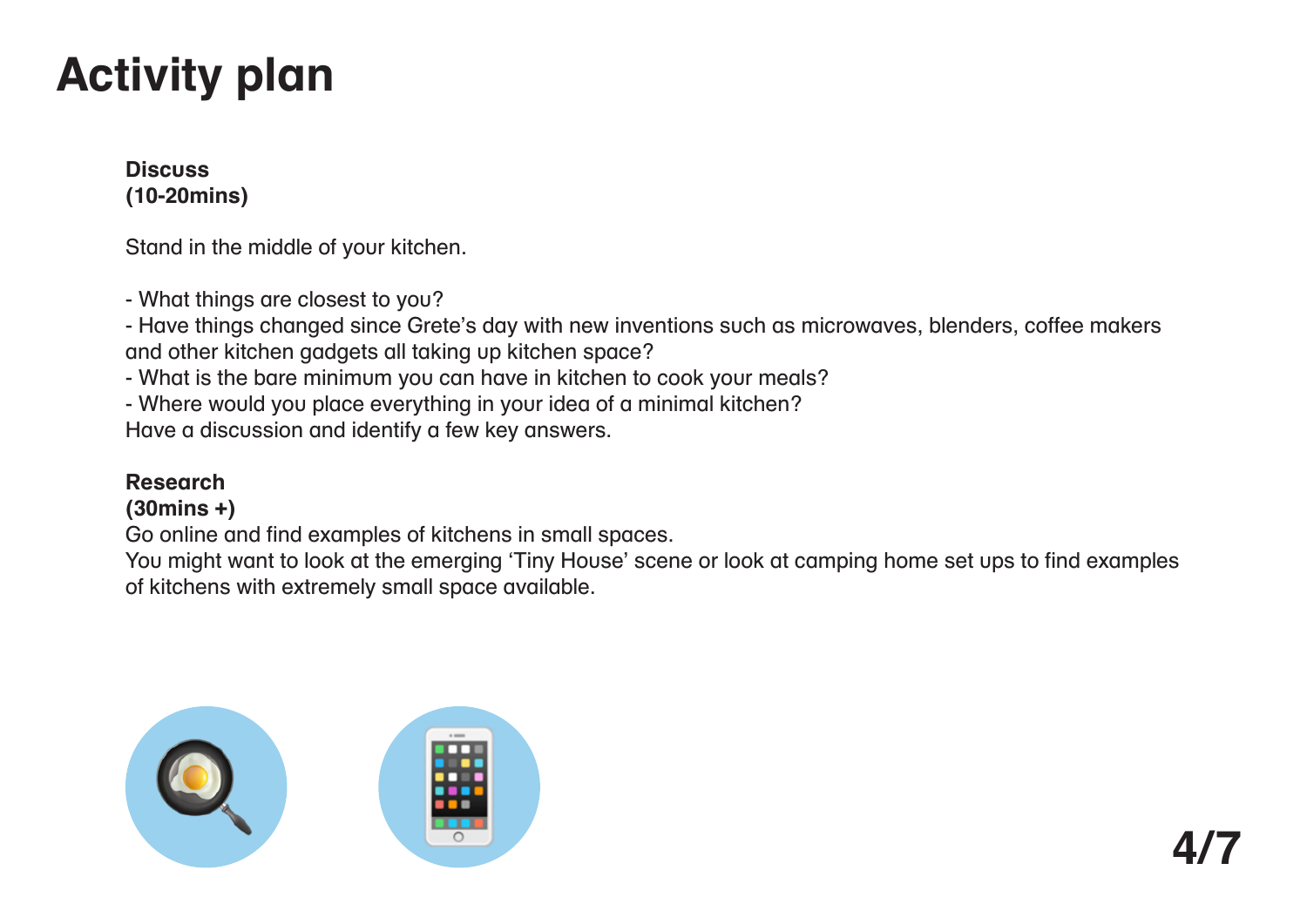### **Activity 1 (20 mins)**

Grete's designs haven't changed much in almost 100 years since they were created. As Curator Alex says in the film; the Frankfurt Kitchen is 'so unchanged from what we would see if we were to go to Ikea or Homebase' to buy a fitted kitchen today. This is because Grete got a lot of things right the first-time around, but it's also because there hasn't really been much research since Grete's design revolutionised the kitchen back in 1926.

Go into your own kitchen and analyse the kitchen. Answer the following questions where possible;

- What materials can you find in the kitchen? What are the work surfaces made out of? What are the cupboards made out of?

- Get the main meal maker in your household to go and act out making a meal. Watch the path that they take around the kitchen. Could you rearrange things in the kitchen to be more suitably arranged to make this task easier for them?

- Now act out making a meal that you know how to make. Is the path different? Would the kitchen need rearranging now to suit your needs? Can you find anything in common with the previous meal maker?

- Measure the distance from you to the appliences that you need to use regularly such as the fridge, cooker etc. Write down how far the appliences are from you. If you don't have a tape measure or ruler then you can use a piece of string or a shoelace to measure the length of your arm from your elbow. You can then say roughly how far things are from you in arms.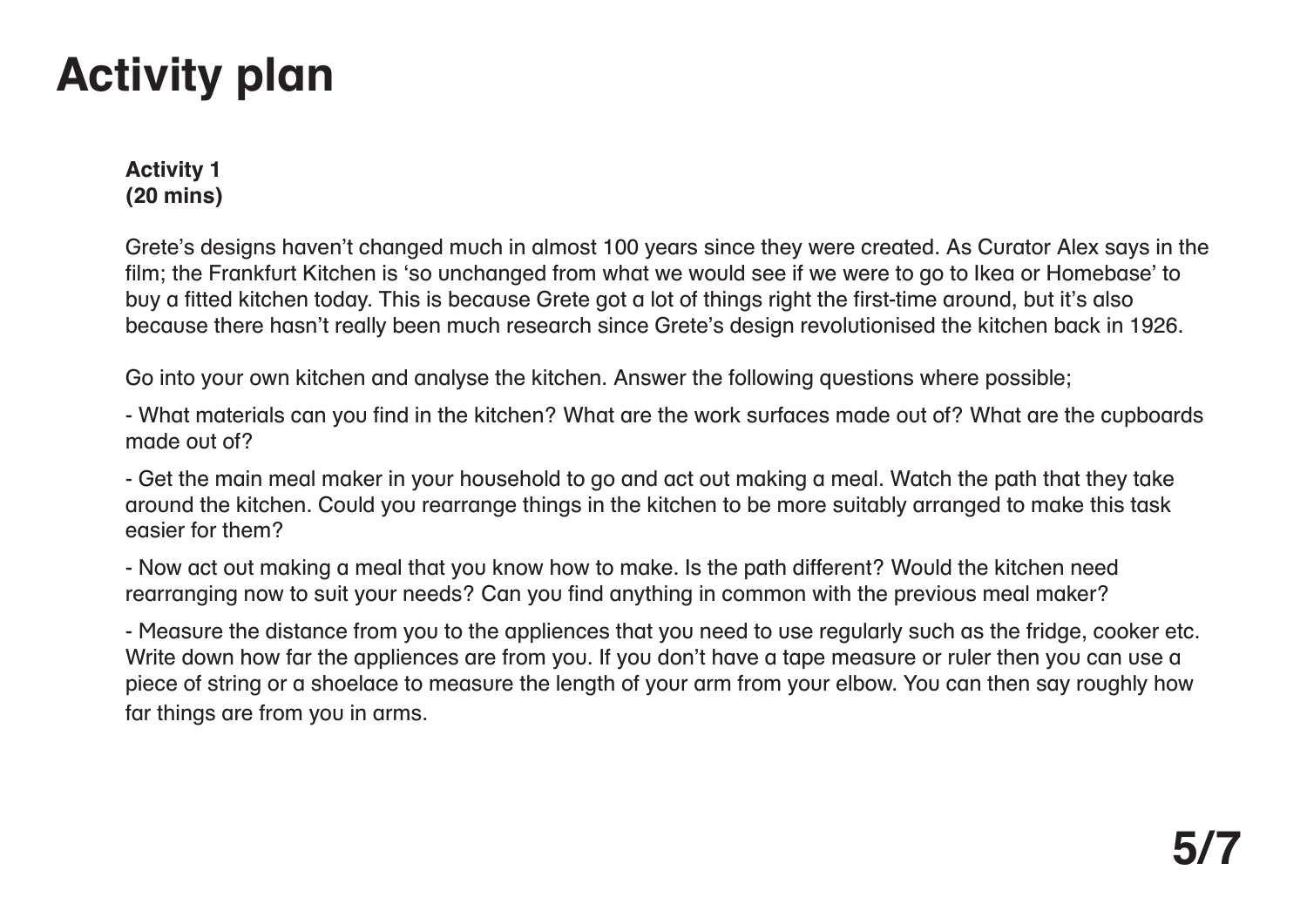### **Activity 2 (20 mins)**

Now go and draw out a rough plan of your kitchen. If you have a tape measure then you should do a scale drawing. For every metre then you can draw 10 centimetres on paper or use less depending on how big your kitchen is. Now redesign the kitchen around the user data that you've collected.

- Start by redrawing your kitchen with everything in better places that suit those making the meals in there.

- Now design in any time or space savers. Perhaps your most used pots and pans can be hung up for easy access or certain common utensils such as knives or spatulas etc. can be easily at hand.

- Remember your users; is anyone really young going to have access to your kitchen. If so, will things need to be secured away somewhere?

- What food will you be storing in your kitchen and what cupboards to you have to store it in? Could you rearrange the cupboard to be in a better place?

Share a picture of your finished illustration using **#DesignFromHome** and the Design Museum will repost the best creations!